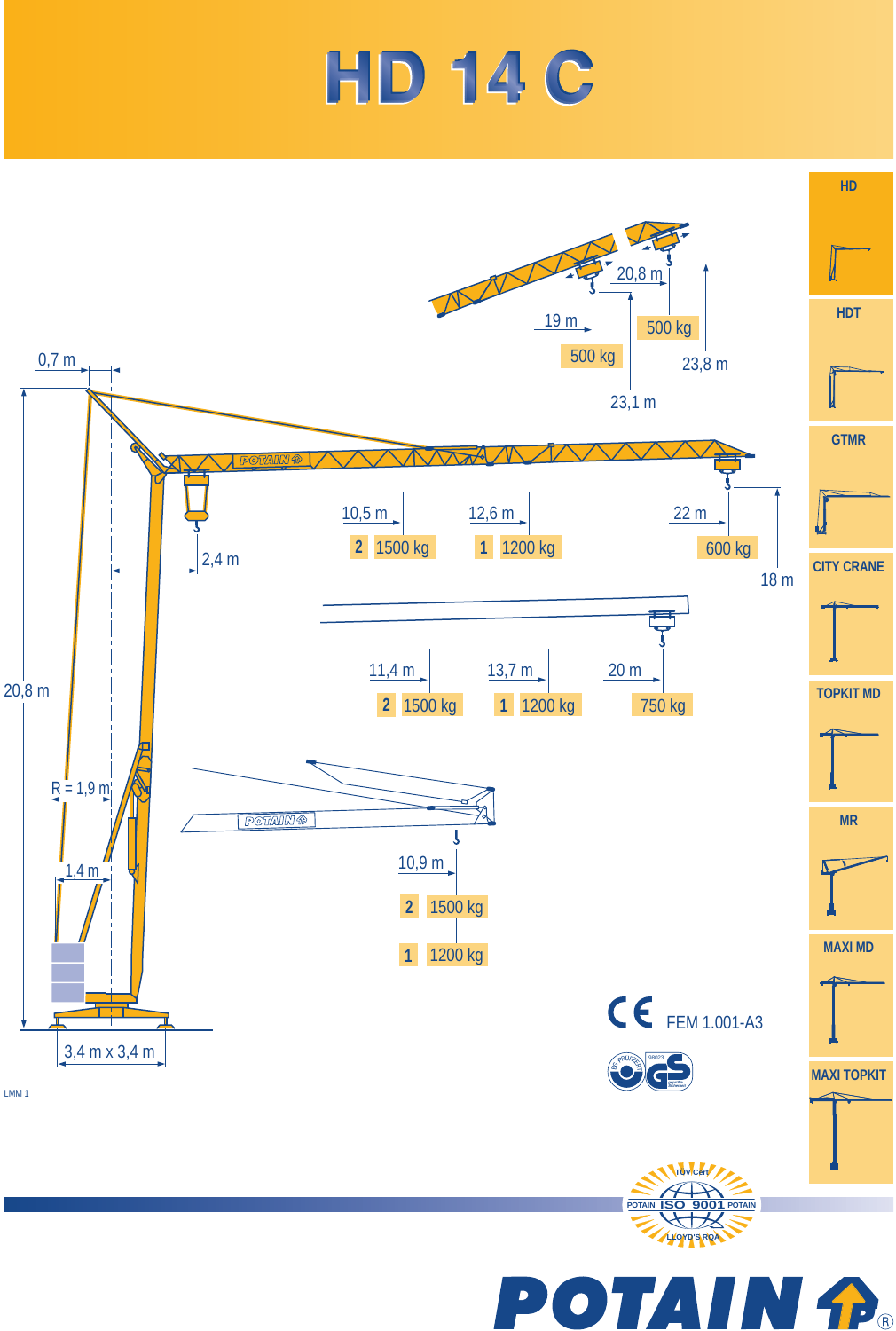| Courbes de charges | <b>Example 2</b> Load diagrams | <b>CIP</b> Curve di carico |                    |
|--------------------|--------------------------------|----------------------------|--------------------|
| Lastkurven         | <b>Curvas de cargas</b>        | ◆ 负荷曲线                     | $\left( 0 \right)$ |
|                    |                                |                            |                    |



LMM 1

|                                        |                   |          |                              |                 |      |                |           |                |           | 1200 kg |     |     |        |     |        |   |
|----------------------------------------|-------------------|----------|------------------------------|-----------------|------|----------------|-----------|----------------|-----------|---------|-----|-----|--------|-----|--------|---|
| 22 <sub>m</sub>                        | $2.4 \rightarrow$ | $10,9$ m |                              |                 | 12,6 | 13             | -14       | 15             | 16        | 17      | 18  | 19  | 20     | 21  | 22     | m |
| $\sqrt{N}$                             |                   | 1200 kg  |                              |                 |      | 1200 1155 1055 |           | 970            | 895       | 830     | 770 | 720 | 675    | 635 | 600 kg |   |
|                                        |                   |          |                              |                 |      |                |           |                |           |         |     |     |        |     |        |   |
| 20 <sub>m</sub>                        | $2.4 \rightarrow$ | $10.9$ m |                              |                 |      | 13,7           | 14        | 15             | 16        | 17      | 18  | 19  | 20     | m   |        |   |
| $\Delta \Delta$                        |                   | 1200 kg  |                              |                 |      |                |           | 1200 1165 1070 | 990       | 915     | 855 | 800 | 750 kg |     |        |   |
|                                        |                   |          |                              |                 |      |                |           |                |           |         |     |     |        |     |        |   |
|                                        |                   |          |                              |                 |      |                |           |                |           |         |     |     |        |     |        |   |
|                                        |                   |          |                              |                 |      |                |           |                |           |         |     |     |        |     |        |   |
|                                        |                   |          |                              |                 |      |                |           |                | 2 1500 kg |         |     |     |        |     |        |   |
| 22 <sub>m</sub>                        | $2,4 \rightarrow$ | $10,9$ m | 10.5                         | $\overline{11}$ | 12   | 13             | <b>14</b> | 15             | 16        | 17      | 18  | 19  | 20     | 21  | 22     | m |
| $\overline{\triangle\triangle\Lambda}$ |                   | 1500 kg  | 1500 1420 1275 1155 1055 970 |                 |      |                |           |                | 895       | 830     | 770 | 720 | 675    | 635 | 600 kg |   |
|                                        |                   |          |                              |                 |      |                |           |                |           |         |     |     |        |     |        |   |
| 20 <sub>m</sub>                        | $2.4 \rightarrow$ | $10,9$ m |                              | 11,4            | 12   | 13             | 14        | 15             | 16        | 17      | 18  | 19  | 20     | m   |        |   |

| Flèche relevée                                   | <b>I</b> Luffing jib | <b>Example 3 Braccio impennato</b> | O |
|--------------------------------------------------|----------------------|------------------------------------|---|
| Ausleger in Steilstellung <b>CO</b> Flecha izada |                      | <e th="" 起升吊臂<=""><th></th></e>    |   |

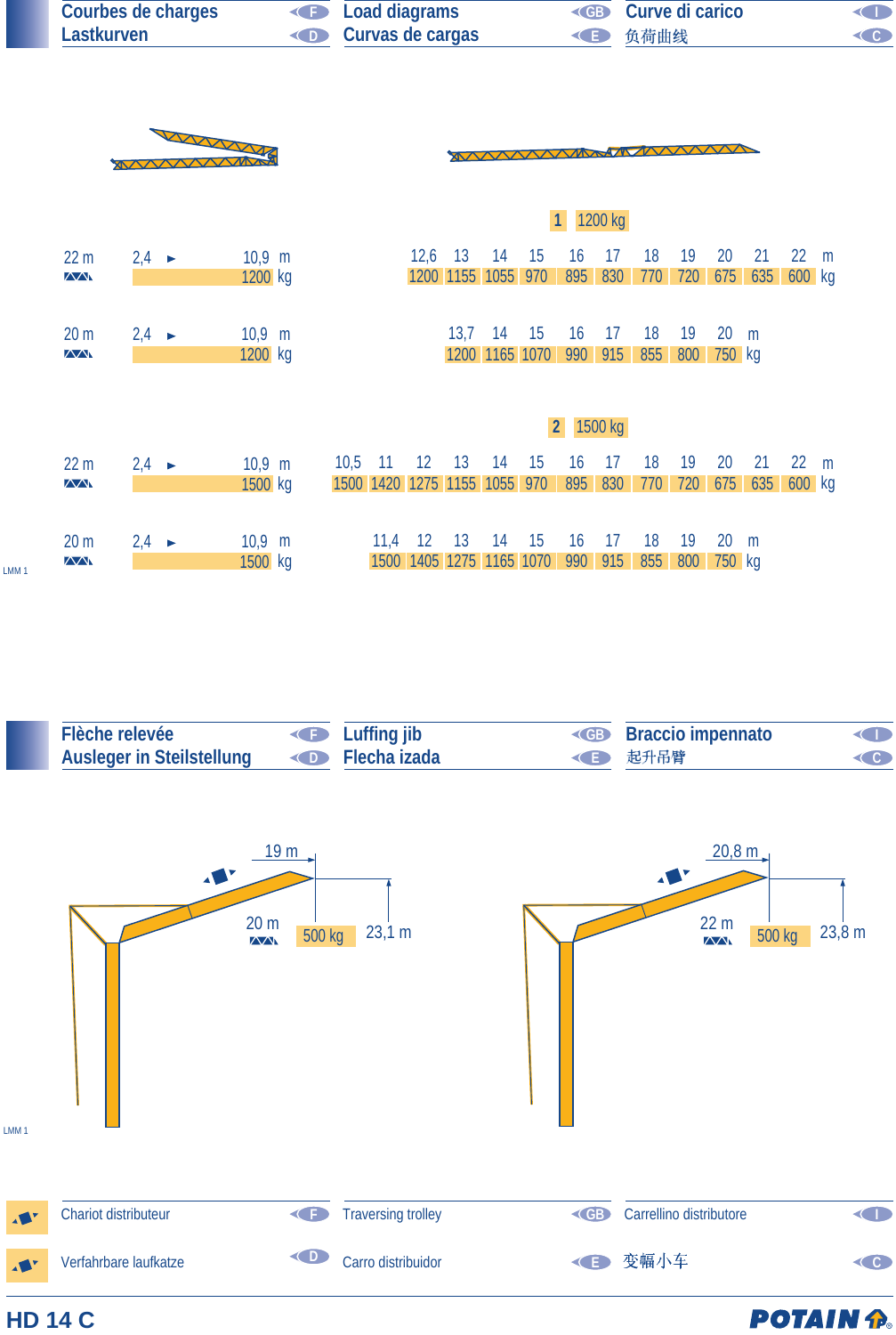|                                                                                         | <b>Réactions</b>                                                                                                                                   | G<br><b>Eckdrücke</b><br>O   |                            |                                                                                                                                              | <b>KGB</b><br><b>KED</b>                                                                                                                                                     | <b>Reazioni</b>                                                                                                                                |                 | O<br>$\left( 0 \right)$ |
|-----------------------------------------------------------------------------------------|----------------------------------------------------------------------------------------------------------------------------------------------------|------------------------------|----------------------------|----------------------------------------------------------------------------------------------------------------------------------------------|------------------------------------------------------------------------------------------------------------------------------------------------------------------------------|------------------------------------------------------------------------------------------------------------------------------------------------|-----------------|-------------------------|
| LMM <sub>1</sub>                                                                        |                                                                                                                                                    |                              |                            | <b>Reacciones</b><br>$R = 1.9 m$<br>F <sub>1</sub><br>$3,4$ m x $3,4$ m                                                                      | $F1 \bullet 9t = 6,11$<br>$\mathbf{A}$<br>6 <sup>t</sup>                                                                                                                     | 反力                                                                                                                                             |                 |                         |
| $\bullet$<br>П<br>$\mathbf{A}$                                                          | G<br>Réactions en service<br>Réactions hors service<br>A vide sans lest ni train de transport<br>avec flèche et hauteur maximum                    |                              |                            | <b>Reactions in service</b><br>Reactions out of service<br>Without load, ballast or transport axles,<br>with maximum jib and maximum height. | <b>EB</b>                                                                                                                                                                    | O<br>Reazioni in servizio<br>Reazioni fuori servizio<br>A vuoto, senza zavorra ne assali di trasporto<br>con braccio massimo e altezza massima |                 |                         |
| П<br>$\mathbf{A}$                                                                       | O<br>Reaktionskräfte in Betrieb<br>Reaktionskräfte außer Betrieb<br>Ohne Last, Ballast und Transportachse,<br>mit Maximalausleger und Maximalhöhe. |                              |                            | Reacciones en servicio<br>Reacciones fuera de servicio<br>Sin carga, sin lastre, ni tren de<br>transporte, flecha y altura máxima.           | G                                                                                                                                                                            | 工作状况下的反应<br>非工作状况下的反应<br>空载无压重也无运输车<br>有吊臂和最大高度                                                                                                |                 | $\left( 0 \right)$      |
|                                                                                         | <b>Mécanismes</b><br>G<br><b>Antriebe</b><br>O                                                                                                     |                              |                            | <b>Mechanisms</b><br><b>Mecanismos</b>                                                                                                       | <gb<br><b>KE</b></gb<br>                                                                                                                                                     | <b>Meccanismi</b><br>机构                                                                                                                        |                 | O<br>$\left($ C         |
|                                                                                         |                                                                                                                                                    |                              |                            |                                                                                                                                              |                                                                                                                                                                              | $\blacktriangleright$                                                                                                                          | $ch - PS$<br>hp | kW                      |
|                                                                                         | 6 L <sub>2</sub> V <sub>6</sub><br>1                                                                                                               | 400 V                        | m/min<br>kg                |                                                                                                                                              | 18<br>1200                                                                                                                                                                   | 36<br>600                                                                                                                                      | 6               | 4,4                     |
|                                                                                         | <b>6 PC 6</b><br>1                                                                                                                                 | 400 V                        | m/min<br>kg                | 4,5<br>1200                                                                                                                                  | 18<br>1200                                                                                                                                                                   | 36<br>600                                                                                                                                      | 6               | 4,4                     |
|                                                                                         | 6 PC 7<br>$\overline{2}$                                                                                                                           | 400 V                        | m/min<br>kg                | 9,5<br>1500                                                                                                                                  | 19<br>1500                                                                                                                                                                   | 38<br>750                                                                                                                                      | 6               | 4,4                     |
|                                                                                         | 6 LVF 6<br>1                                                                                                                                       | 230 V $\rightarrow$<br>400 V | m/min<br>kg<br>m/min<br>kg | 13,6<br>43,6<br>1200<br>1200<br>13,6<br>1200                                                                                                 | 112,5<br>$+20$<br>1200<br>1200<br>$\textbf{\texttt{t}}$ 20<br>1200                                                                                                           | t20<br>$+36$<br>600<br>600<br>136<br>600                                                                                                       | 5,5             | $\overline{4}$          |
| ╶║┝                                                                                     | 1 D1 V2                                                                                                                                            | 230 V/400 V<br>400 V         | m/min                      |                                                                                                                                              | 28                                                                                                                                                                           |                                                                                                                                                | 1,5<br>1        | 1,1<br>0,75             |
| $\ddot{ }$                                                                              | <b>RVF 20</b>                                                                                                                                      |                              | tr/min U/min<br>rpm        |                                                                                                                                              | $0 \rightarrow 1$                                                                                                                                                            |                                                                                                                                                | 1,4             | 1                       |
|                                                                                         | <b>CEI 38</b><br>$\blacktriangleleft$                                                                                                              | <b>IEC 38</b>                |                            | kVA                                                                                                                                          |                                                                                                                                                                              | 4                                                                                                                                              |                 |                         |
|                                                                                         | 230 V(+6% -10%) 50 Hz ---<br>400 V(+6% -10%) 50 Hz                                                                                                 |                              |                            | 230 V: 6 kVA<br>400 V: 9 kVA                                                                                                                 |                                                                                                                                                                              | 84/534 - 87/405                                                                                                                                |                 |                         |
| LMM <sub>1</sub><br>$\hat{\bullet}$<br>$\blacksquare$<br>$\bigodot$<br>$+$<br>$\bigcap$ | Levage<br><b>Distribution</b><br>Orientation<br>50 Hz Monophasé<br>Conforme aux directives CEE 84/534                                              |                              | G                          | Hoisting<br><b>Trolleying</b><br>Slewing<br>50 Hz Single phase<br>In compliance with the EEC 84/534                                          | <gb< td=""><td>Sollevamento<br/><b>Ditribuzione</b><br/>Rotazione<br/>50 Hz Monofase<br/>Conforme alle direttive CEE 84/534</td><td></td><td><math>\bullet</math></td></gb<> | Sollevamento<br><b>Ditribuzione</b><br>Rotazione<br>50 Hz Monofase<br>Conforme alle direttive CEE 84/534                                       |                 | $\bullet$               |

et 87/405 sur le niveau acoustique and 87/405 Instructions on noise level e 87/405 sul livello acustico Heben **D Elevación C E** 起升 **C C** 变幅 Katzfahren Distribución Schwenken Orientación 回转 50 Hz Monofasica 电源: 50 Hz 单相 50 Hz Einphasige Gemäss EWG-Richtlinien 84/534 und Conforme con las directivas CEE 84/534 符合 CEE 84/534 - CEE 87/405 声响度规定 87/405 für den Schall-Leistungspegel y 87/405 sobre el nivel acustico

**HD 14 C**

 $\begin{array}{c} \Phi \\ \Psi \\ \Phi \end{array}$ 

 $\bigodot$ 

 $\overline{\boldsymbol{\mathcal{H}}}$  $\bigcap\limits_{i=1}^n\mathbb{Z}_p$